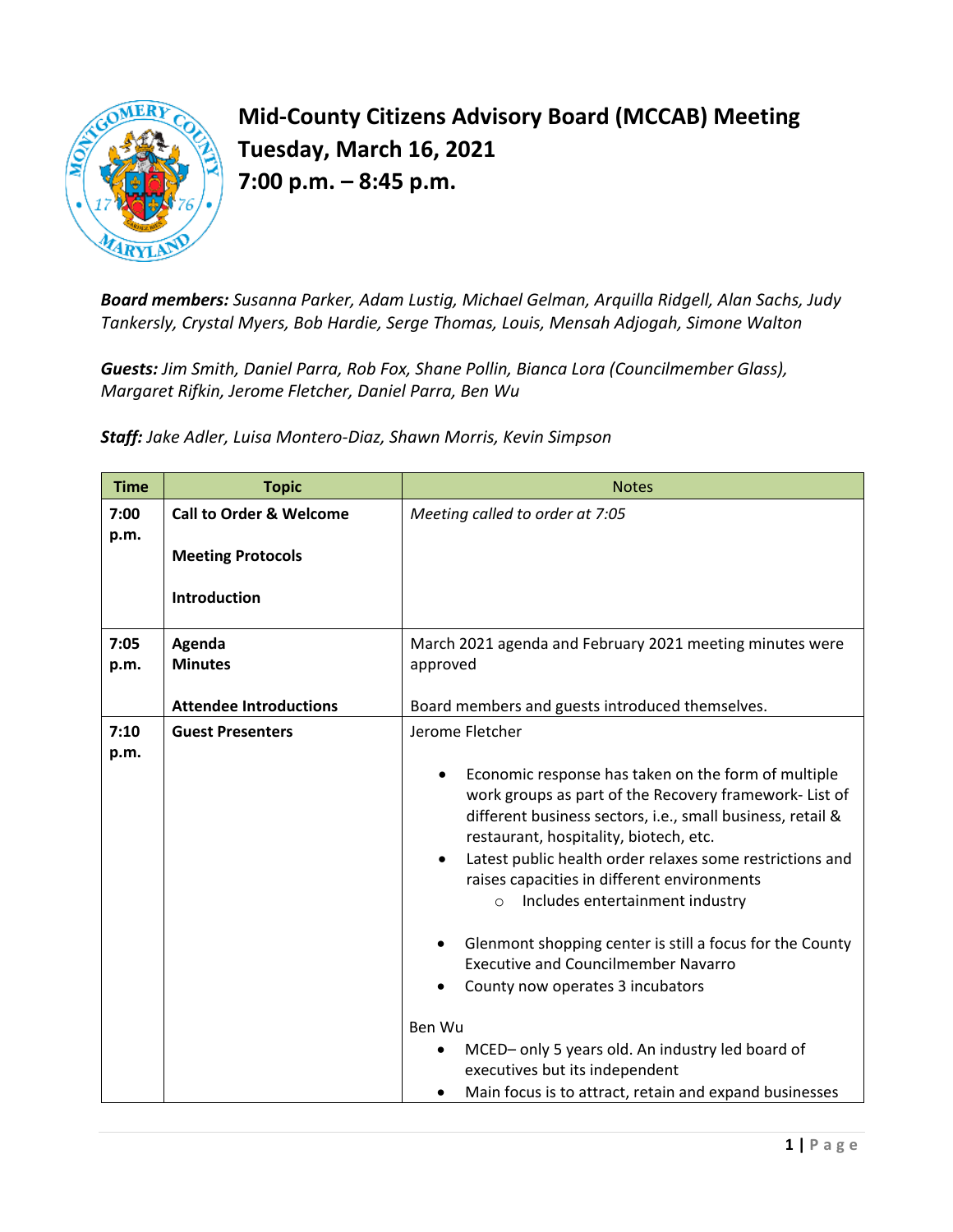|              |                                                                                         | County executive has also asked them to play a crucial<br>role in getting businesses on their side - also to help<br>mitigate the impacts of the pandemic on businesses<br>Helps operate the local production fund, teleassistance<br>$\bullet$<br>fund and helped issues related to the restaurant relief<br>grants<br>Priorities: focus on key industry sectors; expand<br>$\bullet$<br>entrepreneurship, increase access to capital, address<br>inequity, grow partnerships, enhance collaboration<br>Speed to market initiative - effort to streamline<br>business development, public-private working group<br>Bio bootcamps - provide training and workforce<br>$\bullet$<br>development services to county residents in<br>collaboration with local colleges<br>Glenmont shopping center - 13 different owners on a<br>$\bullet$<br>single property<br>Local production fund had over 70% women and<br>minority owned businesses |
|--------------|-----------------------------------------------------------------------------------------|-----------------------------------------------------------------------------------------------------------------------------------------------------------------------------------------------------------------------------------------------------------------------------------------------------------------------------------------------------------------------------------------------------------------------------------------------------------------------------------------------------------------------------------------------------------------------------------------------------------------------------------------------------------------------------------------------------------------------------------------------------------------------------------------------------------------------------------------------------------------------------------------------------------------------------------------|
| 7:50<br>p.m. | <b>County Council</b>                                                                   | Bianca Lora (Councilmember Evan Glass)                                                                                                                                                                                                                                                                                                                                                                                                                                                                                                                                                                                                                                                                                                                                                                                                                                                                                                  |
|              | <b>Mid-County Regional Office</b><br><b>Director Report</b>                             | Council passed legislation to expand the match grants<br>STTR SBIR small businesses in life sciences, medical<br>centers<br>Clear our sidewalks act - Bill to require DOT to remove<br>٠<br>snow from sidewalks in busy walkways<br>Open meetings Bill for MCEDC - makes it so they are<br>publicly available and recorded<br>MC Regional Office Update<br>Council committees will be meeting through April on<br>the FY22 Operating Budget, and full council vote will be<br>May 10-20. If we want to comment it needs to be done<br>prior to then.<br>Councilmember Albornoz would like to talk MCCAB in<br>May or June<br>Anthony Featherstone, new CEO of WorkSource ---<br>making alot of changes to workforce development                                                                                                                                                                                                         |
| 8:00<br>p.m. | <b>Community Concerns</b>                                                               |                                                                                                                                                                                                                                                                                                                                                                                                                                                                                                                                                                                                                                                                                                                                                                                                                                                                                                                                         |
| 8:10<br>p.m. | <b>Committee Reports</b><br>• Quality of Life /<br>Land Use, Zoning &<br>Transportation | Priority for next committee meeting will be to discuss the<br>budget                                                                                                                                                                                                                                                                                                                                                                                                                                                                                                                                                                                                                                                                                                                                                                                                                                                                    |